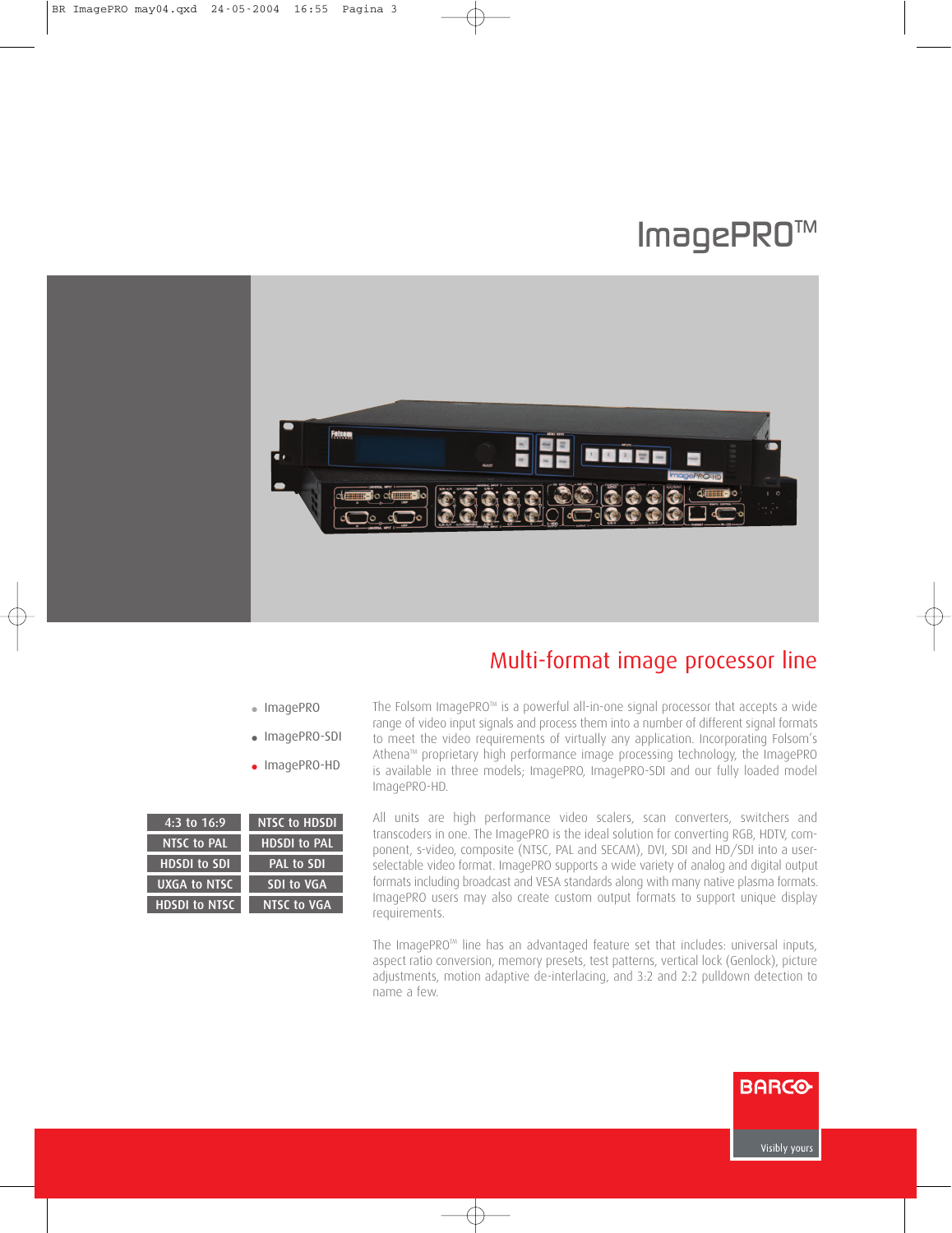### The ImagePRO product line

# **ImagePRC**



# ImagePRO-SDI

In addition to 3 Universal Inputs, the ImagePRO-SDI has SDI video input and output.

All ImagePRO models have both an RS-232/485 and Ethernet

ImagePRO includes all of the standard features, including:

connection (with TCP/IP) for remote control.

ImagePRO-SDI includes all ImagePRO features, PLUS:

- SDI input and output
- Upgradable to ImagePRO-HD feature set
- Motion adaptive de-interlacing for HDTV inputs
- Logo image capture and recall feature
- Dissolve to/from stored logo



### ImagePRO-HD

In addition to HD/SDI In and Out, the ImagePRO-SDI features DVI In and Out.

ImagePRO-HD includes all ImagePRO-SDI features, PLUS:

- HD/SDI input and output
- DVI-I connectors support both universal analog and DVI input with loop-through on Input 1
- DVI-D output







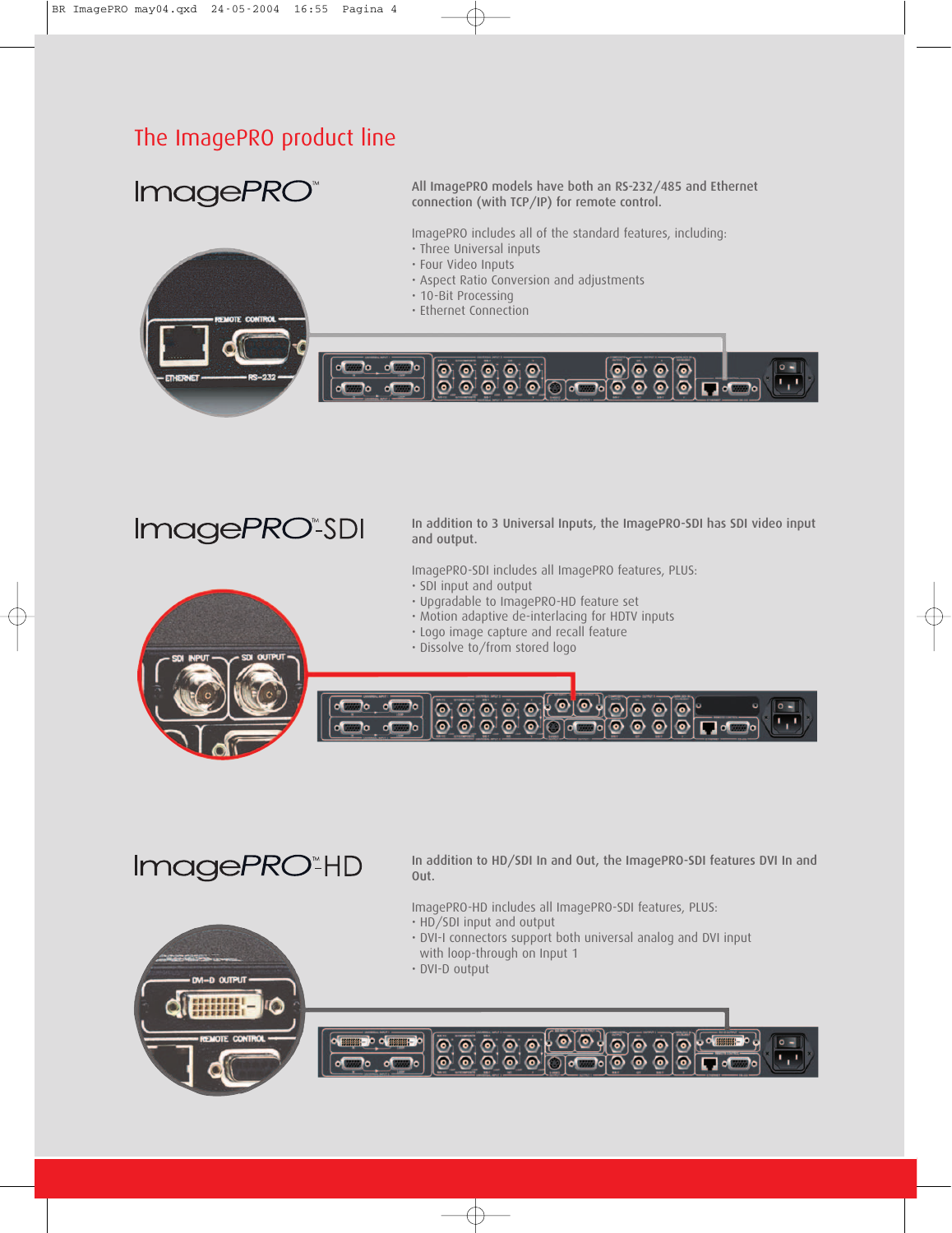# The must have for your video toolbox



# Standard features

- Utilizes Athena<sup>M</sup>, Folsom's new proprietary high performance image processing technology
- Three universal inputs accept RGBHV/RGBS/RGsB computer video, component video (SD or HDTV), s-video, or composite video with loop-through
- Four video outputs; (2) RGB or component video, (1) composite video, and (1) s-video
- User-defined aspect ratio conversion and adjustments
- Pan and zoom
- Freeze
- 10-bit processing
- Motion Adaptive and Field to Frame de-interlacing modes
- 3:2 pulldown detection for NTSC and 2:2 film detection for PAL video sources
- Decodes NTSC, PAL and SECAM
- Ethernet for real-time control
- Encodes NTSC and PAL
- Genlock, H/V Lock and VLock
- Executive mode: protects system configuration settings during use
- 64 independent memory presets
- Backed by three-year warranty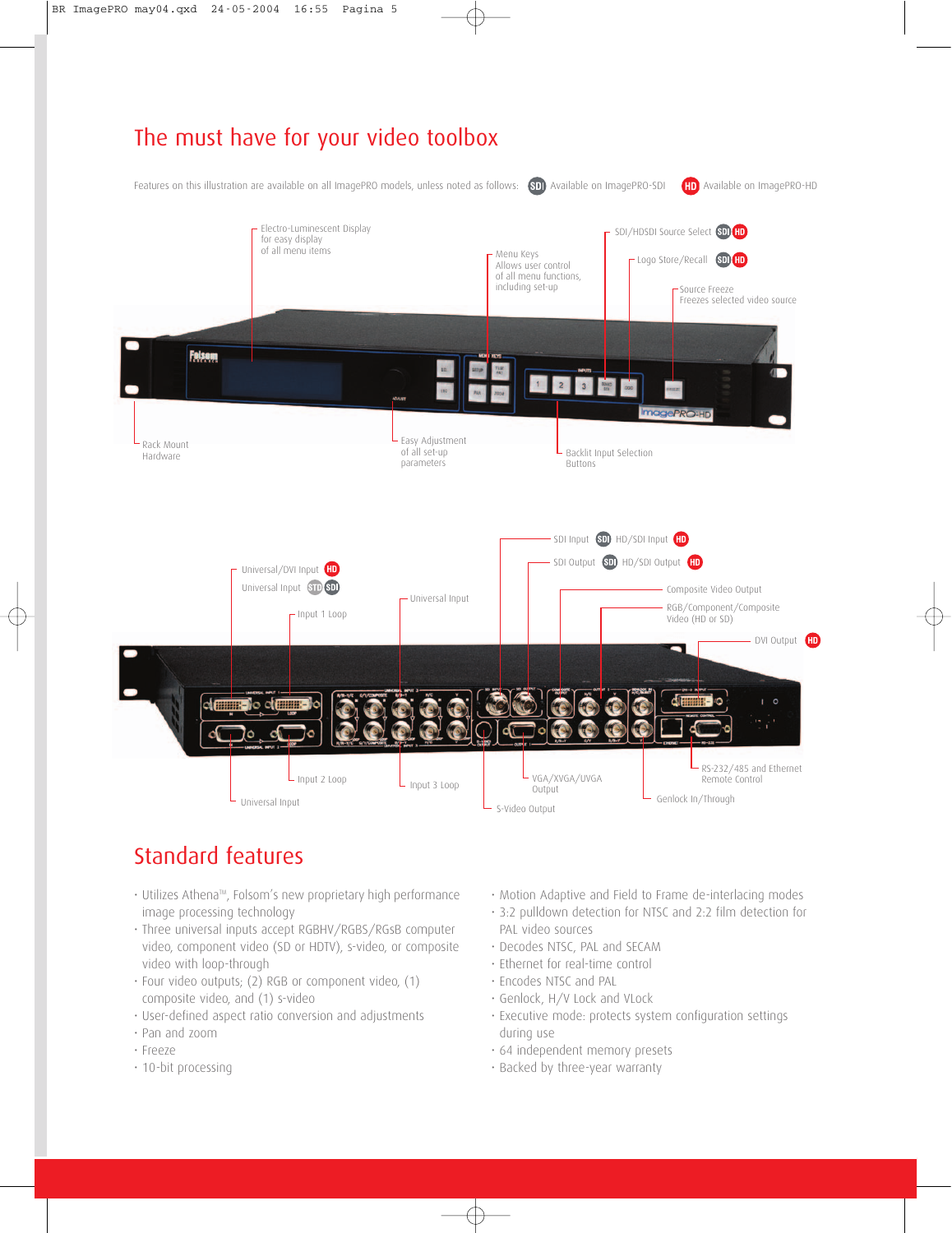### Technology brief

#### New Folsom Athena<sup>™</sup> Scaler

Athena™ is a proprietary, high performance image processing technology designed and developed by Folsom Research. The scaler has been designed from the ground up to provide the highest possible image quality while minimizing processing delays. The architecture supports 1:1 video sampling and processes video at 10-bits per color channel to maintain image fidelity. Proprietary horizontal and vertical filtering techniques are used to provide crisp, clean images to support both upconversion and downconversion operations. The Athena™ scaler also supports special functions such as continuous real-time pan and zoom operations, a wide variety of frame locking options (to eliminate motion artifacts) and adjustable filtering modes.

#### Motion Adaptive De-Interlacing

Folsom's Motion Adaptive De-Interlacing technology optimizes image quality when interlaced images (such as standard NTSC and PAL images) are processed. Image content is analyzed over multiple input fields and filter coefficients are dynamically changed to provide crisp, clean output images without deinterlacing artifacts.

#### 3:2 and 2:2 Pull-down Detection

ImagePRO automatically detects whether NTSC or PAL input source material is derived from film or standard video components such as cameras. When film-based source material is detected, a 3:2 pull-down algorithm is activated for NTSC inputs. Similarly, a 2:2 pull-down algorithm is activated if film-based material is input in PAL format. The 3:2 and 2:2 pull-down algorithms insure that frame integrity is maintained during intermediate image processing stages to prevent artifacts and preserve image detail and sharpness.

#### Aspect Ratio Conversion and Control

Wide-screen formats are becoming increasingly popular. It is often necessary to convert video between formats with different inherent aspect ratios. For example, wide-screen material shot in 16:9 format is often converted for display on a standard television screen with a 4:3 aspect ratio. ImagePRO supports conversion between image formats in all common aspect ratios. In addition, user control of custom aspect ratios is provided.

#### Pan and Zoom

ImagePRO supports flexible pan and zoom operations. The Pan and Zoom controls can be used to see very fine detail in an area of interest of the input image or to compress an input image to form a very small output window.

#### Genlock/Vertical Lock

True blackburst genlock capability with SCH-phase adjustment is provided for the broadcast quality NTSC and PAL output. All output formats including HDTV, may be vertically locked to the blackburst signal.

HV Lock capability is provided to allow the output to be locked to externally applied high resolution sync signals.

When a non-broadcast output is selected, the Vertical Lock feature can be enabled to lock the output frame rate to the input frame rate or an externally supplied vertical sync. Vertical locking eliminates frame rate conversion problems that would otherwise result in motion artifacts or allows multiple units to have their outputs timed together.

#### Memory Presets

ImagePRO has 64 independent memory presets. The memories save sizing, centering, detail, contrast, and brightness information.

#### Enhanced Digital Processing

10-Bit processing provides improved signal-to-noise ratio and preserves dynamic range to improve image fidelity. This is especially apparent in dark regions and areas of smooth, slightly varying tonal values.  $\frac{1}{2}$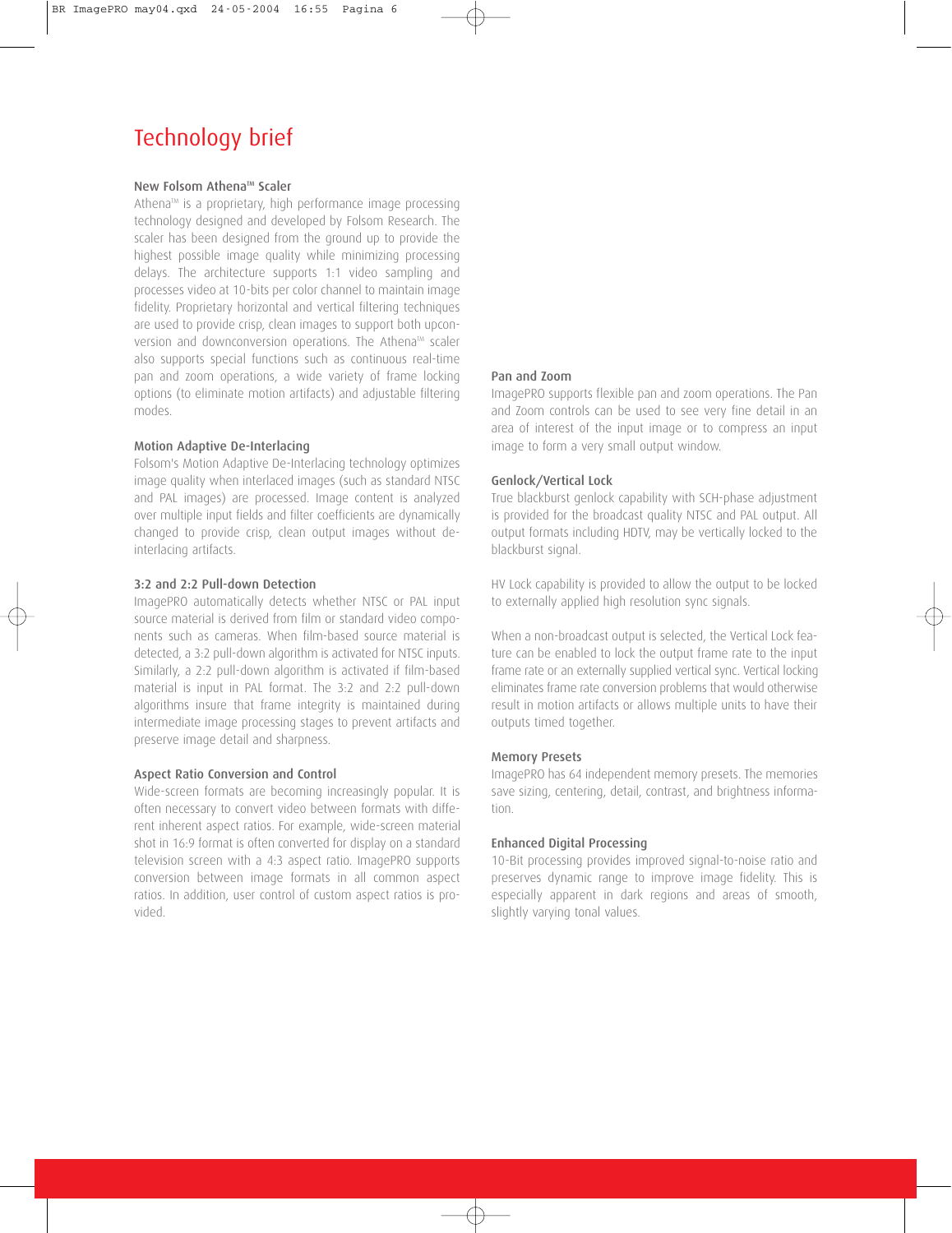### ImagePRO - HD connectivity diagram



# System applications

- LED Wall Processing  **LED Wall Processing**
- 24 Frame Per Second Playback Up Converter
- 
- 
- 
- 
- NTSC/PAL Encoder Signal Processor
- 
- 
- Tiled display **•** Seamless Switcher
- Transcoder Frame Synchronizer
- Scaler Scaler Scaler Scaler Scaler Scaler Scaler Scaler Scaler Scaler Scaler Scaler Scaler Scaler Scaler Scaler Scaler Scaler Scaler Scaler Scaler Scaler Scaler Scaler Scal
- NTSC/PAL Decoder Multi-Format Synchronizer
	-